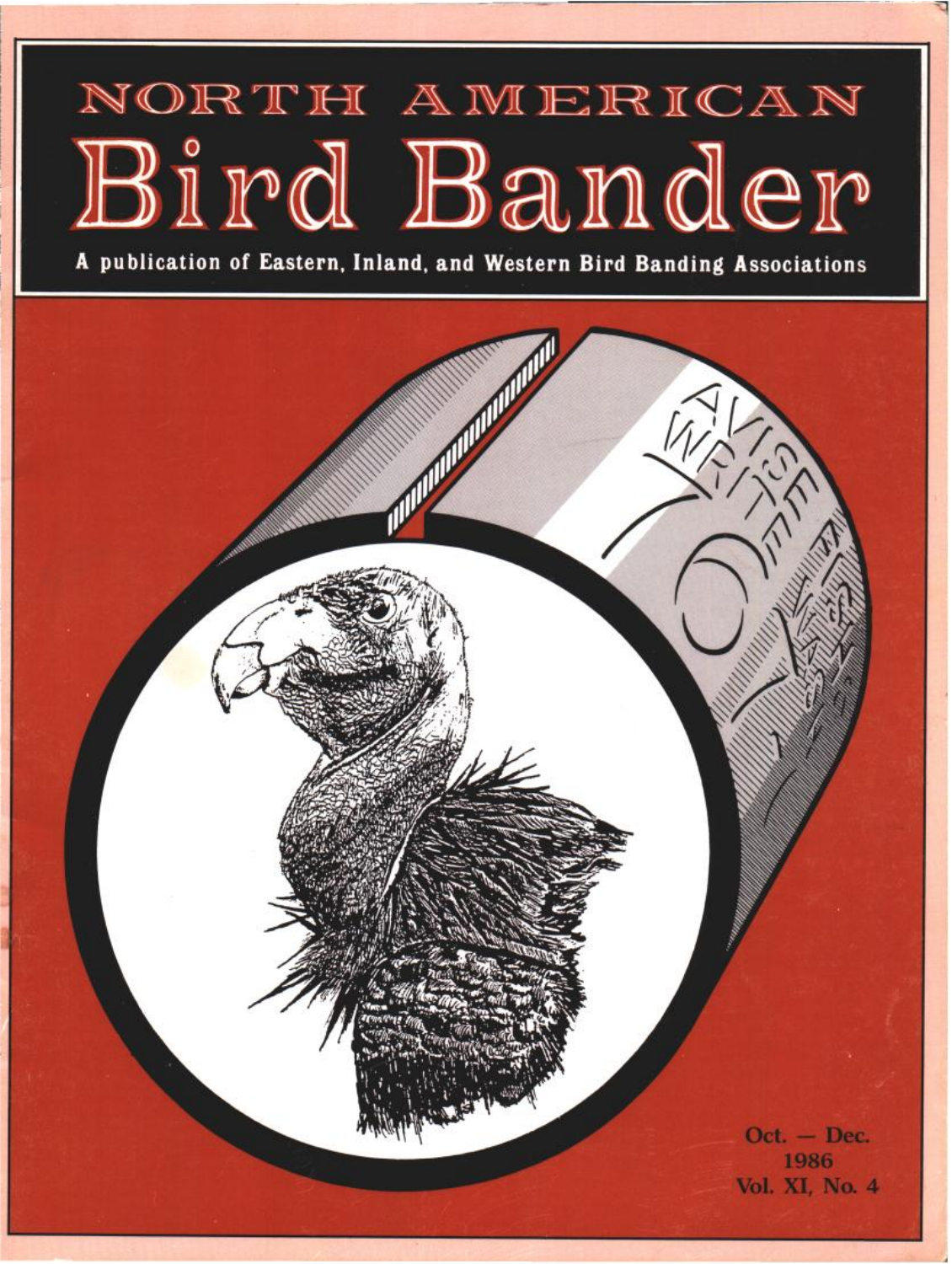|                                         | <b>Officers</b>                                                                                 |                                                                                                      |                                                                           |
|-----------------------------------------|-------------------------------------------------------------------------------------------------|------------------------------------------------------------------------------------------------------|---------------------------------------------------------------------------|
|                                         | <b>President</b> Frederick S. Schaeffer<br>444 Brickell Avenue, Suite 51-195<br>Miami, FL 33131 | 1st Vice-President Don Schwab                                                                        | Box 847<br>Suffolk, VA 23434                                              |
| Secretary                               | Eileen Kokorsky<br>11 King Court<br>Wayne, NJ 07470                                             | 2nd Vice-President Judith Bell                                                                       | RD 3, Box 61<br>Newark Valley, NY 13811                                   |
| <b>Treasurer</b>                        | Donald Mease<br>RD#2, Box 436A<br>Hellertown, PA 18055                                          | 3rd Vice-President Robert P. Yunick                                                                  | 1527 Myron Street<br>Schenectady, NY 12309                                |
| <b>Eastern Bird Banding Association</b> |                                                                                                 | Editor                                                                                               | Robert J. Pantle<br>35 Logan Hill Rd.<br>Candor, NY 13743                 |
|                                         |                                                                                                 | <b>Councillors</b>                                                                                   |                                                                           |
|                                         | Robert Pantle<br>Ralph Bell<br>Mary Doscher<br>Howard Fischer                                   | Ken Clark<br>Pat Melville<br>William Oberman<br>Walt Protzman<br>(past president)<br>Mickie Mutchler | Susan Blackshaw<br>Peter Polisse, Jr.<br>Jeffrey Spendelow<br>Leon Wilson |

**Eastern Regional News is published quarterly in North American Bird Bander by the Eastern Bird Banding Association. Applications for membership and**  changes of address should be sent to the Treasurer. The dues: Active Members-\$10.00 per year; Sustaining Members-\$18.00 per year; Student Members-\$8.00 **per year; Family Membership add \$2.00 to any category; Institutional Membership--\$15.00; Life Membership--S200.00; Non-subscribing Members--S3.00 per year. Canadian and foreign memberships add \$4.50. Contributions to the Eastern Bird Banding Association are tax deductible.** 



## **Inland Bird Banding Association**

**President Dr. Donald G. Varner Rt. 1, Box 1 Welling, OK 74471 Secretary Carol Rudy W. 3866 Hwy. H. Chilton, WI 53084 Treasurer C. Holmes Smith 6305 Cumberland Rd., SW Sherrodsville, OH 44675** 

**Board of Directors** 

**Ara Jane Dunlap Dr. Edwin C. Franks Terrence N. Ingram Jane OIyphant** 

**Membership Secretary Dorothy Flentge, 101 E. Clarendon, Prospect Heights, IL 60070** 

**Inland Regional News is published quarterly in North American Bird Bander by Inland Bird Banding Association. Application for membership and notices of change of address should be sent to the Treasurer. The active members will receive BOTH North American Bird Bander and Inland Bird Banding Newsletter lquarterly): Annual dues per calendar year: ACTIVE MEMBERSHIPS: Regular Member--\$15.00; Sustaining--\$25.00: Patron--\$100.00 per year; Life--S200.00**  (in full, or 5 annual payments of \$40.00). IN-ACTIVE MEMBERSHIPS: North American Bird Bander-\$10.00; Inland Bird Banding Newsletter-\$5.00. **INSTITUTIONAL SUBSCRIPTIONS: \$15.00 U.S. and \$20.00 Foreign, including Canadian.** 



**Western Bird Banding Association** 

**President Dr. Robert C. Tweit 4100 N. Romero, #108 Tucson, AZ 85705 Secretary Ruth Ogden Russell 2901 E. Second St. Tucson, AZ 85716**  Treasurer Dr. Howard L. Cogsw **1548 East Avenue Hayward, CA 94541** 

#### **Officers**

| www.       |                                               |
|------------|-----------------------------------------------|
|            | 1st Vice-President Dr. W. B. Quay             |
|            | 2003 Ida Street                               |
|            | Napa, CA 94558                                |
|            | 2nd Vice-President Dr. Stephen M. Russell     |
|            | Dept. Ecol. & Evol. Biology                   |
|            | University of Arizona                         |
| ell        | Tucson, AZ 85721                              |
|            | <b>Immediate Past</b> Dr. Martin K. McNicholl |
|            | <b>President</b> Long Point Bird              |
|            | Observatory                                   |
|            | P.O. Box 160, Port Rowan                      |
| s at Large | Ontario N0E 1M0, Canada                       |
|            |                                               |

**Director** 

**Dr. David E DeSante Point Reyes Bird Observatory 4990 Shoreline Hwy Stinson Beach, CA 94970 Term expires 1987** 

**Dr. Kerry P. Reese College of Forestry, Wildlife Range Science University of Idaho Moscow, ID 83843 Term expires 1986** 

**Applications for membership in the Western Bird Banding Association should be sent to the Treasurer. All classes of membership are by calendar**  year only and receive North American Bird Bander. Membership classes are: Active Member-\$13.00 per year; Sustaining Member-\$26.00 per year; Non**subscribing Member--S3.00 per year; Life Member--S260.00. Outside the U.S. postage must be added to each membership fee, excepting that for Life Membership.** 

CHANGE OF ADDRESS? Members of each banding association (EBBA, IBBA, WBBA) should inform the Treasurer of their association(s) as soon as possi**ble concerning a planned change of address. There is otherwise the hazard of not receiving NABB, since the U.S. Post Office does not forward mail of this type.** 

### **Officers**

**Terms expire 1987 Terms expire 1988 Terms expire 1989** 

**1st Vice-President John J. Flora 3636 Williams Dearborn, MI 48124 2nd Vice-President Dr. Noel Cutright 3352 Knollwood West Bend, WI 53095**